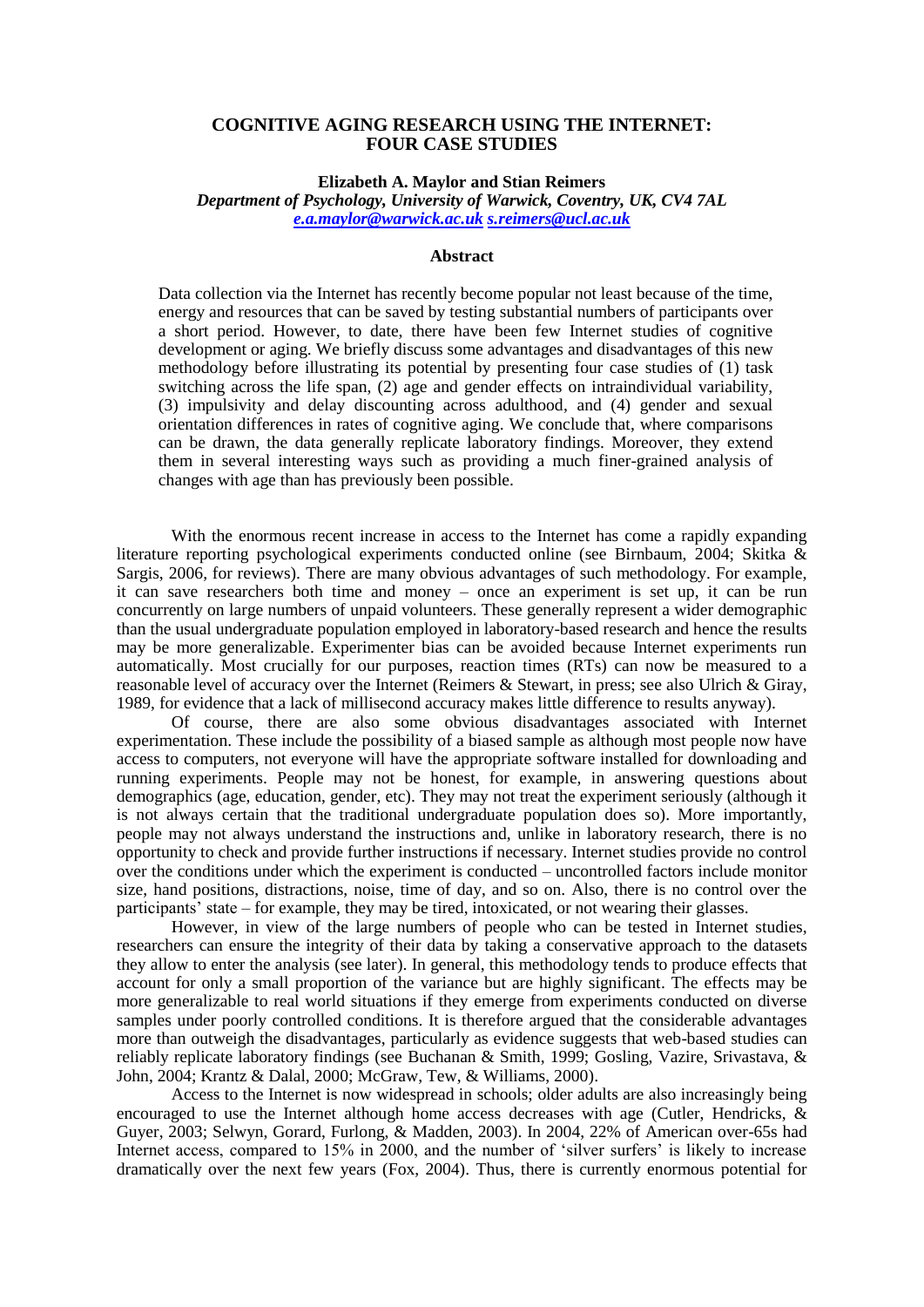conducting life span research online. One recent impressive example is a study by Robins, Trzesniewski, Gosling and Potter (2002) in which 326,641 individuals aged between 9 and 90 years were asked to rate their level of self-esteem on a 5-point scale. The results resolved discrepancies in the literature by revealing a cubic relationship such that self-esteem was "high in childhood, dropped during adolescence, rose gradually throughout adulthood, and declined sharply in old age" (p. 423). However, the authors noted that their sample was obviously restricted to those with access to the Internet and suggested that their results require replication with a representative sample.

In this paper, we present four further illustrations of Internet studies across a wide age range that both replicate and extend findings from more traditional laboratory experiments.

## **Case Study I: Task Switching**

Executive control processes are high-level functions that organize, sequence and regulate behavior. As such, they are vital for most everyday activity, particularly that which requires planning, holding open multiple goals, or cognitive flexibility. In laboratory tests, it is apparent that executive control improves through childhood and adolescence but declines in old age (e.g., Fristoe, Salthouse, & Woodard, 1997; Zelazo & Müller, 2002). The result is an inverted-U-shaped function across the life span, although executive control is not unique in this – for example, processing speed also shows a similar shaped function across the life span (e.g., Cerella & Hale, 1994).

Researchers have attempted to explain the inverted-U-shaped function of executive control across the life span in terms of frontal lobe functioning (see Reimers & Maylor, 2005, for a summary). Thus, evidence from functional imaging and neuropsychological studies suggests that tasks requiring some form of executive control depend on the use of at least a part of the frontal lobes. In children, frontal lobe development continues through adolescence over the same developmental time period as performance on executive control tasks improve. Also frontal lobe deterioration is well documented in old age.

Task switching is regarded as an example of an executive control process (Miyake et al., 2000). In a typical procedure, participants would have to switch between two orthogonal classifications of stimuli. For example, the stimuli could be the numbers 1-8 and the two classifications would be on the basis of oddness (odd/even) and size (small/large). In a switch block, participants would have to alternate between two odd/even classifications followed by two small/large classifications. In single task blocks, they would either always make odd/even classifications or small/large classifications.

Two different measures of executive control can be defined in task switching experiments: (1) General switch costs, also known as mixing or set selection costs, reflect the difficulty in maintaining and selecting among two or more potential response sets and are measured by the difference in performance between switch blocks and single task blocks. (2) Specific switch costs represent the difficulty in switching from one response set to another and are measured by the difference in performance between switch trials and nonswitch trials within switch blocks.

Evidence on these two aspects of task switching with respect to development and aging is somewhat mixed in the literature (though it has a long history, going back at least to Brinley, 1965). However, the overall picture is that for general switch costs, even after taking into account age differences in processing speed, these are greater for older adults than for young adults (Wecker, Kramer, Hallam, & Delis, 2005). They are also greater in young children than in adults (Kray, Eber, & Lindenberger, 2004). For specific switch costs, again after taking overall speed into account, these are largely unaffected by both development and old age (Kray et al., 2004), though there are exceptions.

At present, however, there is very limited evidence on the way in which task switching changes across the life span – most studies focus either on development or aging, or they test just three groups (children, young adults and older adults). But the physiological evidence suggests that the frontal lobes actually decline quite early, from at least middle age and possibly from young adulthood. We would therefore predict that task switching should decline similarly, that is, prior to old age.

One task switching study that used a wide and continuous range of ages is by Cepeda, Kramer and Gonzalez de Sather (2001) who tested 152 people between the ages of 7 and 82 years. The data were analysed in nine age bands, with 12-21 people in each band. Although there was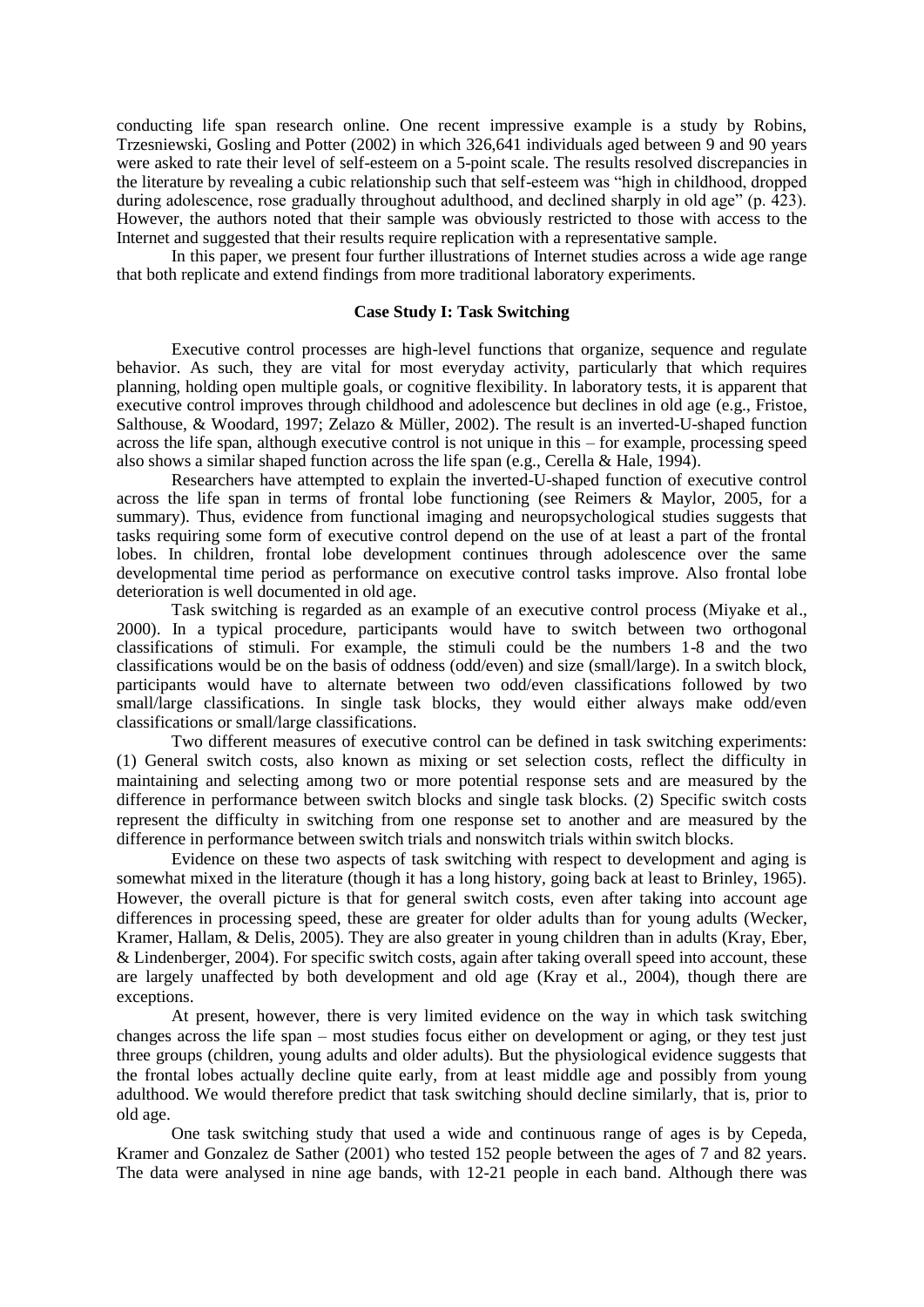evidence of general inverted-U-shaped performance, the relatively small numbers of people in each age band made it difficult to trace age effects outside of the extremes of childhood and old age. However, the authors concluded that "switch costs decreased from childhood to young adulthood, remained fairly constant across the adult years, and then began to increase after the age of 60" (p. 726).

The main aim of our study was therefore to collect sufficient data to examine task switching ability particularly through young adulthood and middle age. In order to obtain sufficient numbers to allow a fine-grained analysis across the life span, we conducted the experiment on the Internet using one of the author"s (SR"s) involvement with a British Broadcasting Corporation (BBC) television series (*The Human Mind*) to recruit participants. At the end of each episode, four million viewers were encouraged to visit the BBC website, which included the present study (see Reimers & Maylor, 2005, for details).

The experiment could be accessed by anyone with Adobe Flash installed on their computer. The programme is downloaded onto the user"s machine and then runs locally. At the end of the experiment, the data and the user's IP address are sent to a remote server. This can then pass back information on performance to the participant (i.e., the participant's own means and also the means of those who have already taken part).

The stimuli were pictures of four faces: a happy female, a happy male, a sad female and a sad male. There were two single task blocks of 12 trials each, in which participants were asked to respond as quickly and as accurately as possible on the basis of gender (female/male) or emotion (happy/sad). Half of the participants began with the gender task and half began with the emotion task. Following the single task blocks, there was a switch block of 32 trials in which participants were required to alternate between two gender classifications and two emotion classifications (half starting the block with gender, half starting with emotion). Prior to the appearance of each face in the switch block, a cue (EMOTION or GENDER) appeared for 1 s below the stimulus to remind participants of the current classification.

In four months, 12,103 people had completed the experiment. We first excluded submissions from IP addresses from which data had already been received in case the same person was doing the task multiple times, thereby excluding 3,964 participants. The data were corrupt or incomplete for 40 people and 1,690 people did not submit their ages so could not be included. The submitted ages ranged from 5-109 years. If there were fewer than five exemplars for a particular age, that age was excluded  $(n = 28)$ , leaving a range of ages from 10-66 years.

After considering performance over the course of a block of trials, we excluded trials 1-4 for the single tasks and trials 1-12 for the switching block in order to focus on stable asymptotic performance. Trials with RTs greater than 3 s were excluded and also errors and trials immediately following errors were excluded from the calculation of mean correct RTs. We also excluded participants whose error rate in any block exceeded 25% and those who did not submit gender or education level information, leaving a final total of 5,271 participants.

Both RTs and error rates as a function of age from 10-66 years followed the expected Ushaped functions, replicating previous studies of speeded tasks across the life span (e.g., Cerella  $\&$ Hale, 1994). Optimal performance was around 17-18 years of age and 60-year-olds were matched in level with 10-year-olds. General switch costs were greater than specific switch costs and both decreased during development and increased with aging. Overall differences in RT were then taken into account by dividing switch costs by baseline RTs to produce proportionate switch costs. Proportionate specific switch costs were completely unaffected by age from 10-66 years. In contrast, proportionate general switch costs showed a striking linear decrease from 10-17 years followed by an almost linear increase across adulthood. In this case, 40-year-olds were matched in level with 10 year-olds. These findings contrast with those of Cepeda et al. (2001) who found that switch costs were stable until 60 years of age but they are consistent with some other measures of executive control. For example, Garden, Phillips and McPherson (2001) noted that middle-aged participants performed more poorly than younger adults on some measures of executive functioning, consistent with evidence of relatively early decline in frontal lobe functioning.

Importantly, the results of this study demonstrate that switch costs between puberty and middle age are worthy of further investigation. They also suggest that we can have some confidence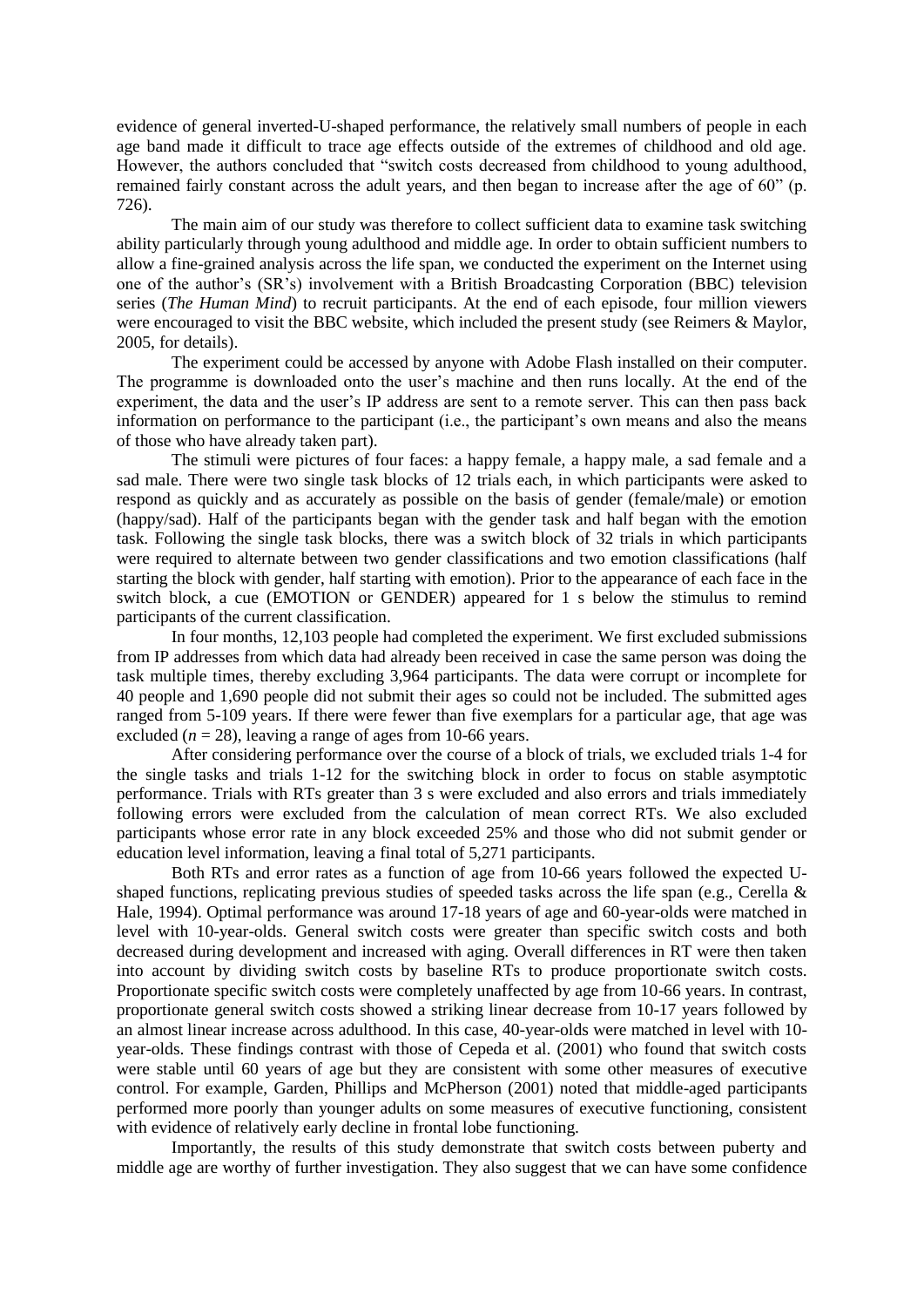in web-based methodology for the study of task switching – it is reassuring that the results replicate several aspects of previous findings (e.g., greater general than specific switch costs) but also extend them to a more diverse population.

#### **Case Study II: Intraindividual Variability**

Trial-to-trial variation in speeded performance within an individual, or intraindividual variability (*SD* of the *M* RT, or RTSD), has attracted much interest recently, particularly in the aging literature (Hultsch & MacDonald, 2004). This is because, as a number of researchers have demonstrated, intraindividual variability in RT increases in old age, often over and above overall increases in *M* RT. A recent study by Deary and Der (2005) reported that RTSD is also affected by gender such that variability is greater for females than for males, which they suggested might reflect the long-term effect of sex hormones after puberty, causing greater variability in women. They tested almost 2,000 people aged between 15 and 66 using a specially designed piece of hardware that recorded choice RTs from 40 trials and gave as output *M* RT and RTSD for each participant. RT and RTSD both increased with age, as expected. Males and females did not differ in RT but RTSD and RTSD/RT (i.e., coefficient of variability, CV) were significantly greater for females than for males.

Deary and Der (2005) were unable to consider trial-to-trial effects, that is, the way in which performance changed from the first to the last trial of the block. However, trial-to-trial or learning effects could account for the gender difference they observed. For example, females could show a stronger learning effect, with RT at the start of a block more different to RT at the end of a block than for males. Or males and females may not differ at the start of a block, but females could take longer to reach asymptote than males. Males and females could differ in the way in which they trade off speed for accuracy across a block, with females initially more cautious than males. Thus, before we can conclude that gender effects on variability are due to random fluctuations in RT across trials, we need to rule out these more systematic changes over time.

To do this, we used the gender classification data from the single task block of 12 trials from the Reimers and Maylor (2005) study (see Reimers & Maylor, 2006). We first established that the data replicated the basic pattern found by Deary and Der (2005), namely, age effects on RT and RTSD and gender effects (females more variable than males) for both RTSD and CV. We next examined how performance varied across trials by gender and age to investigate whether the effects could be explained by systematic differences across a block. For both RTs and error rates, there were highly significant interactions between gender and trial: Males were 90 ms faster on trial 1, and 17 ms slower on trials 3-12, than females. Females were more accurate than males on trials 1 and 2, but equally accurate on trials 3-12. In contrast, RTs and error rates across trials for different age groups were approximately parallel.

Thus, it appears that the effect of gender on variability is due to systematic differences in performance across trials such that females are initially more cautious in their approach to a new task than males (i.e., slower but more accurate on the first two trials). After removing the first two trials, there was no longer any effect of gender on either RTSD or CV. In contrast, older adults are intrinsically more variable than young adults – thus, age and gender effects on RT variability have different origins. Importantly, this analysis of Internet data both replicated and extended previous findings on an aspect of performance (intraindividual variability) that is currently the focus of much recent aging research.

# **Case Study III: Impulsivity and Delay Discounting**

In the same Internet study, we also collected data on impulsivity in order to investigate its relationship with switch costs on the basis that both would be expected to be associated with frontal/executive functioning. Although no significant correlations were found, the impulsivity data with respect to aging were interesting nonetheless (see Reimers, Maylor, Stewart, & Chater, 2006). We administered the Barratt Impulsiveness Scale (BIS; Patton, Stanford, & Barratt, 1995), which requires participants to respond on a 4-point scale from *never* to *always* to statements such as "I do things without thinking" and "I change jobs".

Data analysis was restricted to participants aged 21-65 years in order to avoid those still in full-time education or retired. This sample  $(n = 6,219; 56\%$  females) showed a strikingly linear decrease in impulsivity as measured by the BIS from early adulthood to retirement age. There was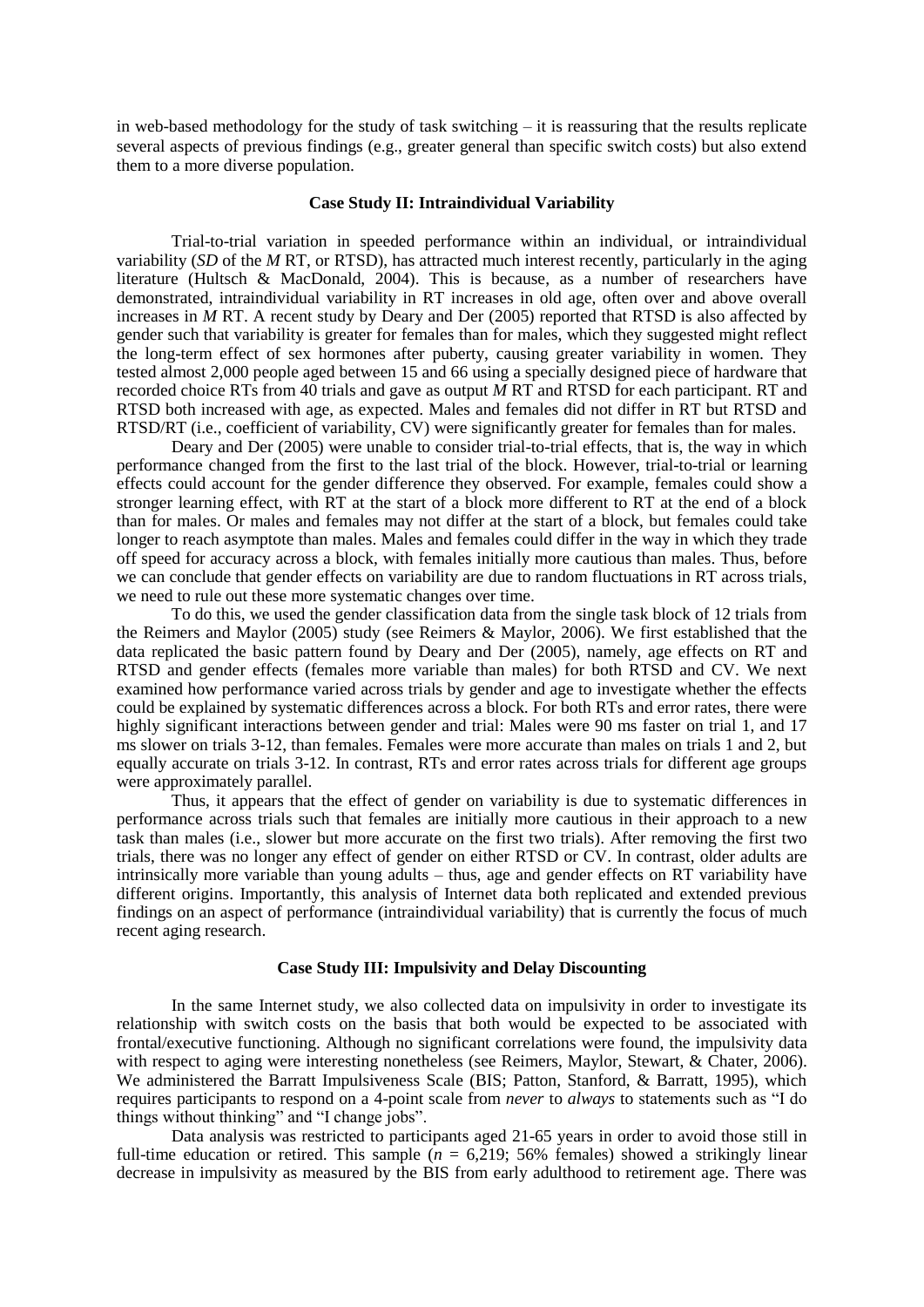also a significant influence of education, with impulsivity lower at higher levels of education, but there was no difference between men and women.

Closely linked to impulsivity, but more objectively quantifiable, is the notion of delay discounting. This suggests that as the delay to receipt of a reward increases, so the subjective value of the reward decreases. For example, if faced with the choice of £45 in 3 days or £70 in 3 months, around half the population chooses the smaller-sooner option while half chooses the larger-later option. Thus, to the extent that delay discounting of financial rewards reflects impulsivity, we expected a similar pattern of results with respect to increasing adult age, namely, a linear reduction in delay discounting. However, previous studies have not found this – Green and his colleagues noted that children discounted future rewards more than 20-year-olds who discounted more than 30 year-olds, with no difference between 30- and 70-year-olds (Green, Fry, & Myerson, 1994; Green, Myerson, Lichtman, Rosen, & Fry, 1996).

In a new Internet study, promoted via the front page of the BBC"s Science and Nature website, we investigated delay discounting by asking participants the following question: "Which would you rather have  $-545$  in three days from now / £70 in three months time". Demographic data were also collected, together with information on other behaviors that might reflect impulsive decision making, such as smoking. Results were based on around 48,000 people aged 21-65 years.

The proportion of people choosing the smaller-sooner option fell approximately linearly with increasing age. A multiple regression analysis was performed to identify factors making significant independent contributions to participants' choices. As expected, the model accounted for only a small proportion of the overall variance (4.5%) but was a highly significant fit. There were significant independent effects (all *p*'s < .001) of several factors, with the smaller-sooner (impulsive) choice associated with: younger age; female gender; lower education; lower income; smoking; higher body-mass index; sexual promiscuity; sexual infidelity; and younger age at first sexual intercourse.

To conclude, both impulsivity and delay discounting were found to decrease almost linearly across adulthood, contrary to earlier studies. The data therefore favor explanations that assume a mechanism changing throughout adult life, such as the gradual speeding up of subjective time (see Draaisma, 2004). A preference for immediate gratification appeared to be consistent across many domains of behavior (sex, smoking, food, finance). Clearly, data from a single question put to tens of thousands of people across a wide age range can generate meaningful results. (For other examples of the value of just one data point when collected from hundreds of participants over the Internet, see Maylor, in press; Maylor & Roberts, in press.)

# **Case Study IV: Gender and Sexual Orientation**

Our final illustration is a study of the association between gender and age-cognition relations from young adulthood to retirement age with around 200,000 participants (Maylor et al., 2007), which was again conducted in collaboration with the BBC. Because of its scale, the study also provided the opportunity to further subdivide the groups to examine for the first time the influence of sexual orientation on age-related changes in cognition.

Gender differences in cognition are well known, with females generally outperforming males on tests of perceptual speed, verbal fluency, and memory for object locations, and males generally outperforming females on tests of visuospatial skills and mathematical reasoning (e.g., Kimura, 1999). In addition, there are systematic differences in cognition within each gender (especially in males) according to sexual orientation (LeVay, 1993) such that, for example, on some male-superior visuospatial tasks, homosexual men tend to perform less well than heterosexual men (Collaer, Reimers, & Manning, 2007). Thus, homosexuals tend to follow gender-atypical patterns of behavior (Rahman & Wilson, 2003), due in part to the relative feminization (in men) and masculinization (in women) of the brain by prenatal hormones (Ellis & Ames, 1987).

Gender differences have also been observed in age-related deterioration of the brain (see Meinz & Salthouse, 1998, for a review). For example, from MRI scans, brain atrophy as indicated by increased cerebrospinal fluid volume with age is greater in males than in females; reductions in brain volume with age for both frontal and temporal lobes are greater in males than in females; and reduction in hippocampal volume has been found across early adulthood for males but not for females. Such findings would lead to expectations of greater age-related cognitive decline in males than in females, which has indeed been observed in at least some cross-sectional and longitudinal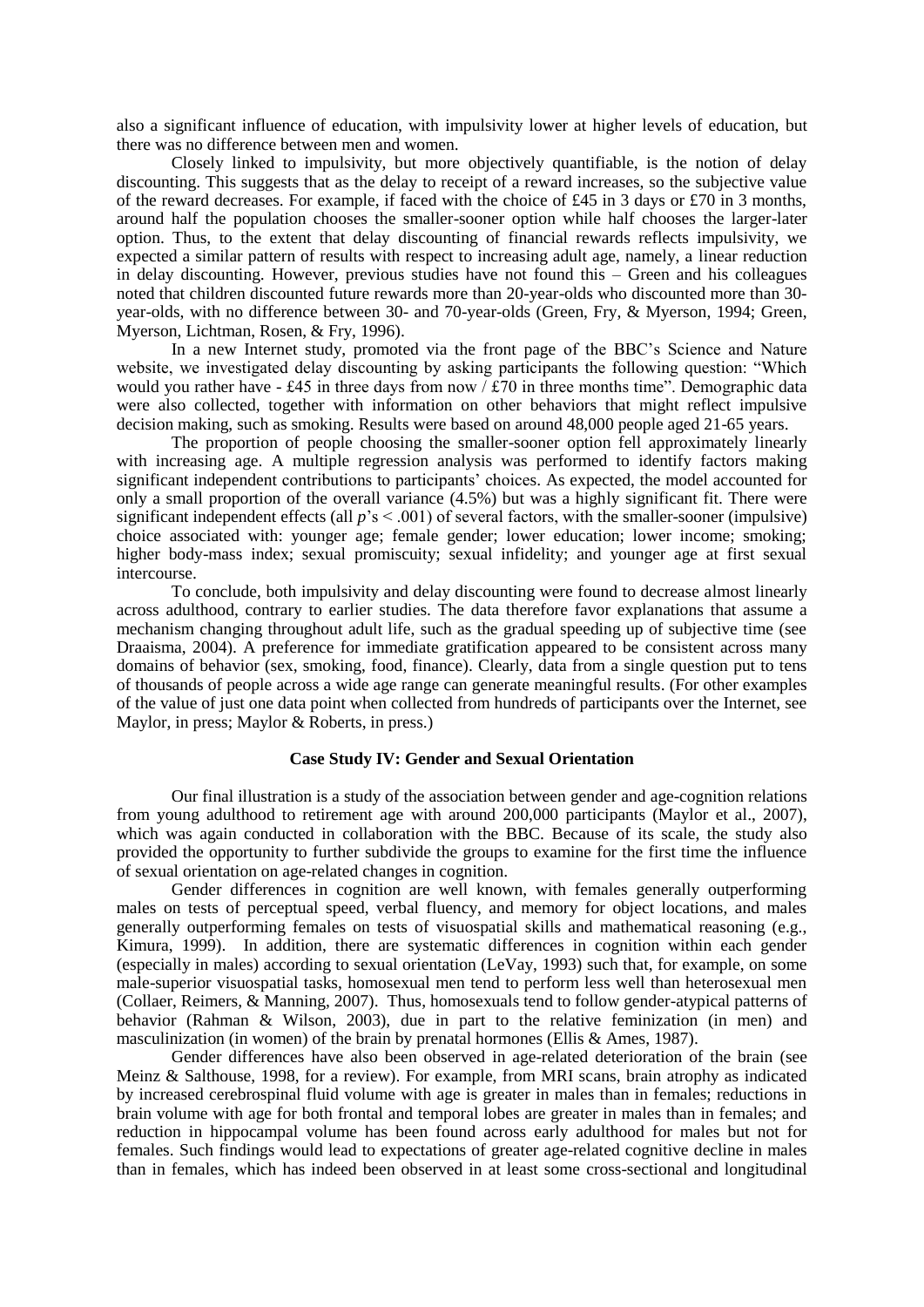studies (see Maylor et al., 2007, for a summary).

However, a number of other studies have failed to find significant gender differences in rates of cognitive aging and there have also been occasional reports that cognitive decline is actually greater in females than in males. Why is there such a mixed pattern of results? There could be a number of reasons, including the use of different tasks and dependent measures across the various studies, and particularly the use of different ages. Given that women live around seven years longer than men (Hayflick, 1996), studies of very old adults are likely to include more positively selected men than women. Moreover, if gender differences in rates of cognitive aging are small in magnitude, the studies showing null effects may have lacked power to detect interactions between age and gender.

Our Internet study therefore addressed these issues by (1) employing several tasks, some female-superior tasks and some male-superior tasks, with both accuracy and speed as dependent measures, (2) focusing on young and middle-aged adults (20-65 years), thereby avoiding very old age, and (3) recruiting large numbers of participants to maximize power. The main predictions were that performance would be affected by age, gender and their interaction such that men would show greater age-related decline than women, regardless of task or measure. We also predicted effects of age, sexual orientation and their interaction within each gender such that female non-heterosexuals would show greater age-related decline than female heterosexuals but that male non-heterosexuals would show less age-related decline than male heterosexuals (i.e., non-heterosexuals following gender atypical rates of aging).

Full details of the overall design and implementation of the study on the BBC's Science and Nature website are provided by Reimers (2007). In brief, the study was divided into six blocks, each lasting 3-6 minutes. (Participants did not have to complete all six in one session.) There were four cognitive tasks, in addition to questions about preferences, personality, and demographics. Of relevance here, participants were asked about their age, gender, sexual orientation (heterosexual, homosexual, or bisexual), education, and self-rated health. They were also asked to indicate their consumption of medicines, alcohol, nicotine, and drugs. Data were collected over the course of three months, during which time over a quarter of a million people successfully completed all elements of the study.

The four cognitive tasks were chosen to provide two on which men would outperform women (mental rotation and line angle judgment), and two on which women would outperform men (two versions of category fluency and object location memory). In the mental rotation task, participants were shown an object on the left of the screen and their task was to choose the two objects on the right (out of four) that matched the reference object when viewed from a different angle. The line angle judgment task required participants to select a line from an array of 15 lines that matched the angle of a test line displayed above the array. In the category fluency task, participants were given a minute to type as many words as possible belonging to a specified category. The first category was "objects usually colored GREY" and the second category was "words that mean the same as HAPPY". Finally, in the object location memory task, participants were given a minute to memorize the locations of 27 objects on the screen, after which the objects disappeared and then reappeared with around half having been swapped pair-wise in screen position. Participants were required to select the items that had moved.

For the analyses of the data by age and gender, participants were categorized into nine 5 year intervals from 20 to 65 years. There were more men than women at all ages (totals of 109,612 and 88,509, respectively). As is usually the case with Internet studies, the age distribution was positively skewed but there were still at least 1,000 participants of each gender in all age groups. In terms of background measures, we successfully replicated previous findings of a negligible influence of age on self-rated health, despite a large increase with age in medicine intake (cf. Salthouse, Kausler, & Saults, 1990). Medicine intake was greater for women than for men, and level of education was lower for women than for men, particularly at older ages. As expected (e.g., Davy, 2006), there was higher consumption by men than by women of alcohol, nicotine, and drugs. All these variables were therefore taken into account as covariates in the analyses of the cognitive data, although the results were qualitatively unaffected by their inclusion.

Scores in terms of numbers correct for the cognitive tasks all declined significantly with increasing age (see Herlitz & Yonker, 2004; Hommel, Li, & Li, 2004, for similar declines), and men duly outperformed women on the male-superior tasks (mental rotation and line angle judgment) whereas women outperformed men on the female-superior tasks (category fluency and object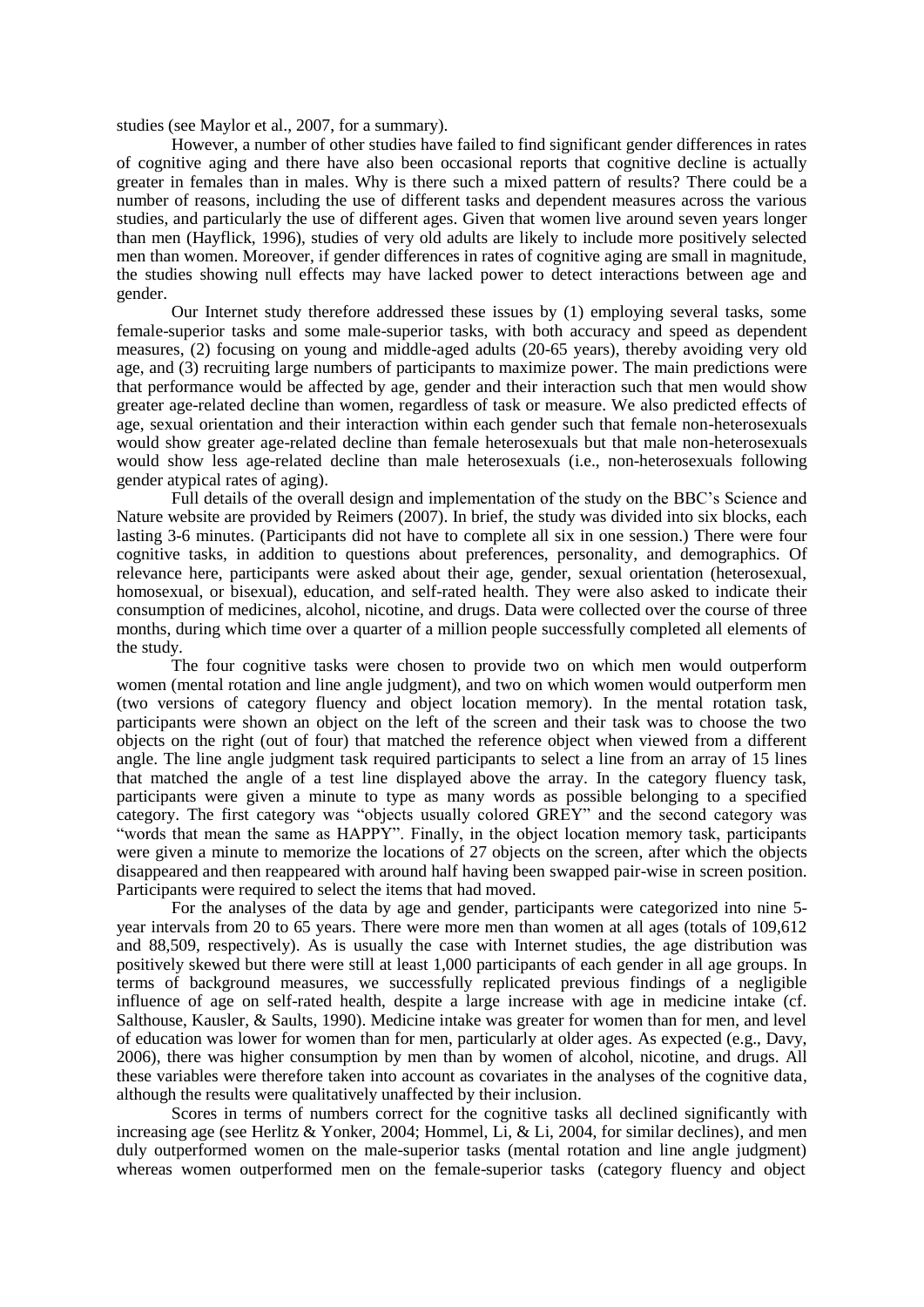

*Figure 1.* Mean correct scores (left panel) and completion times (right panel) for women and men as a function of age group for one of the cognitive tasks (object memory location) in Maylor et al."s (2007) study.

location memory). Moreover, there were significant interactions between age and gender in all cases, indicating more marked cognitive decline with age for men than for women. Illustrative data from one of the tasks (object location memory) are shown in Figure 1 (left panel).

The time taken to complete the task was measured for two of the cognitive tasks, namely, line angle judgment and object location memory. Not surprisingly, older adults were slower than younger adults (Cerella, 1985; Salthouse, 1996) in both cases. Men were slower than women in the line angle judgment task, whereas women were slower than men in the object location task (Figure 1, right panel). In addition, there were significant interactions between age and gender, indicating more marked slowing with age for women than for men in both cases. However, the inclusion of time to complete the task as a covariate in the analyses of scores on each task did not alter the original pattern of results.

The data were also analyzed by age and sexual orientation (heterosexual, homosexual, and bisexual) for each gender. For background measures, heterosexuals reported better health and a lower intake of medicines in comparison with non-heterosexuals, regardless of age or gender, consistent with evidence that heterosexuals of both genders have better mental and physical health than non-heterosexuals (e.g., de Graaf, Sandfort, & ten Have, 2006; Julien & Chartrand, 2005; King et al., 2003). In both women and men, nicotine intake and drug use were lower for heterosexuals than for non-heterosexuals, again in line with previous research (e.g., Ryan, Wortley, Easton, Pederson, & Greenwood, 2001). As before, these measures were included as covariates in the main analyses below but with little alteration in the general pattern of results.

There were significant effects of sexual orientation on cognitive scores for both women and men. In most cases, heterosexuals of a particular gender outperformed non-heterosexuals on tasks for which that gender was superior, or underperformed non-heterosexuals where that gender was inferior (for similar findings, see Rahman, Abrahams, & Wilson, 2003; Rahman & Wilson, 2003; Rahman, Wilson, & Abrahams, 2003). Crucially, however, there was no clear evidence of differential age-related decline according to sexual orientation for either women or men, contrary to our predictions.

To summarize, this Internet study produced largely expected overall effects of age, gender, and sexual orientation on cognitive performance. Moreover, men"s scores showed greater agerelated decline than did women"s, regardless of whether the task was one on which men were superior, whereas sexual orientation was not associated with rate of cognitive decline. These conclusions were unaffected by covarying measures of health, education, and consumption of alcohol, nicotine, and drugs (most of which displayed expected effects of gender and sexual orientation, and differential relations across adulthood).

Our findings with respect to gender are consistent with neuroimaging evidence of greater age-related deterioration of the brain in males than in females and with at least some previous cognitive data. Nevertheless, it has to be acknowledged that, although highly significant, our agegender interactions were extremely small, accounting for only 0.1% of the variance in cognitive performance. Thus, even taking into account the fact that small effect sizes are inevitable in research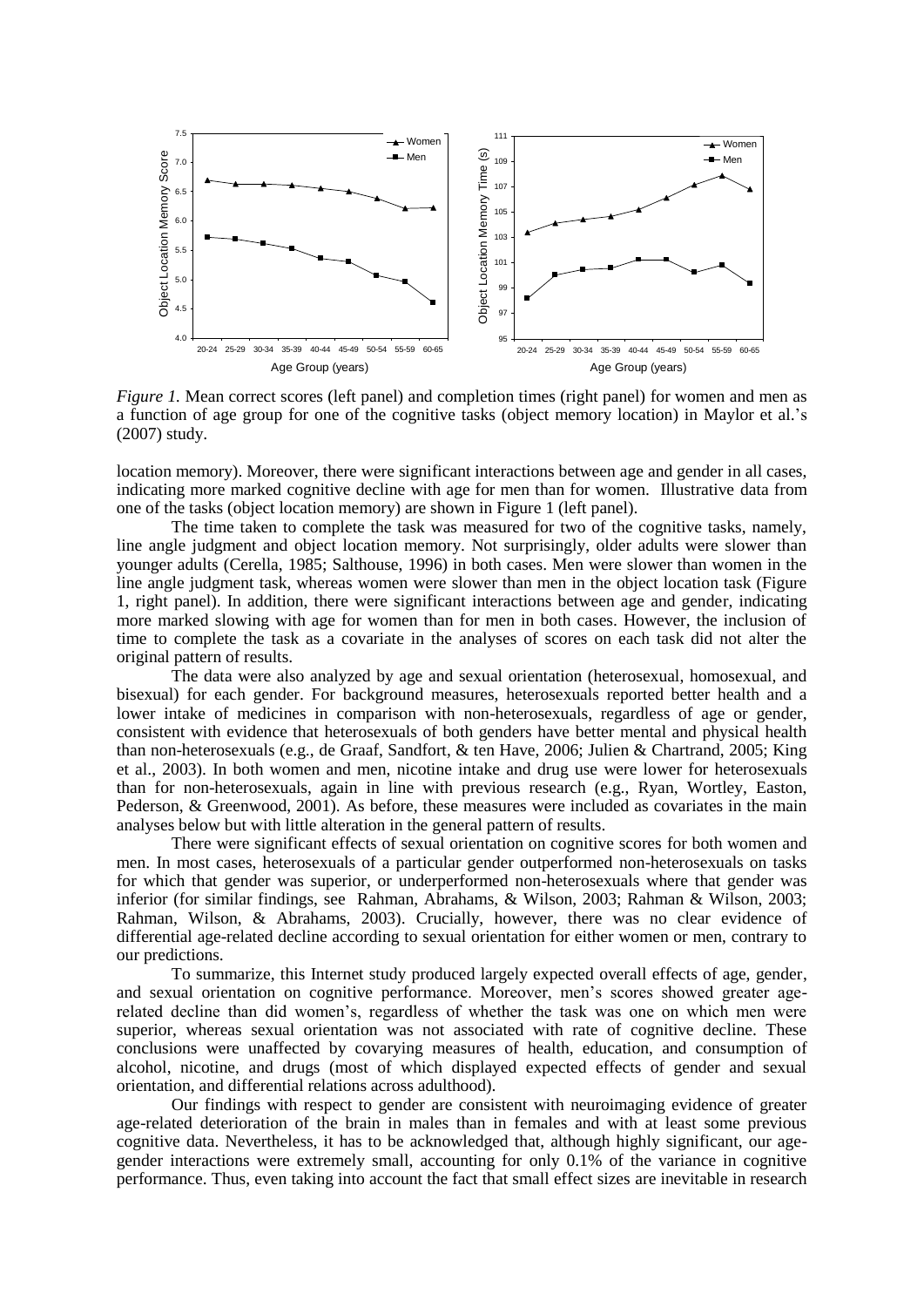conducted on the Internet (see earlier), the present observations support the view that some previous studies may have failed to find significantly different rates of cognitive decline with aging in women and men because of insufficient statistical power.

The present findings also offer a possible explanation for at least some of the previous cases of greater age-related decline in females than in males. With time taken to perform the task as the dependent measure, we found significantly greater age-related slowing for women than for men (though covarying time in the analysis of scores did not alter the main pattern). Similar results for reaction times were observed by Meinz and Salthouse (1998) and more recently by Der and Deary (2006), suggesting that the use of different dependent measures (speed vs. accuracy) may partly explain discrepancies in the literature.

How can we account for gender differences in cognitive aging? Although our study was not designed to test between possible explanations (including neurophysiological, hormonal, and social differences), the results do at least rule out the intuitively simple notion that men decline more quickly than women because they are, on average, closer to death and therefore more likely to be experiencing terminal decline (Berg, 1996). Thus, we found exactly the same pattern of results when we took account of the 7-year gender difference in longevity (Hayflick, 1996) by comparing women aged 27-65 years with men aged 20-58 years.

Finally, the scale of this Internet study was such that further division of each gender by sexual orientation was possible, which resulted in the novel finding of similar rates of cognitive aging in heterosexuals and non-heterosexuals. This was contrary to expectations of gender-atypical patterns of performance in non-heterosexuals (cf. Rahman & Wilson, 2003) and suggests that future investigations should focus on age-related changes in neurophysiological, hormonal, social and other factors that vary between women and men, but not between heterosexuals and non-heterosexuals of the same gender.

## **Conclusions**

Our main aim in presenting these four case studies was to demonstrate the potential for conducting life span/aging research using the Internet. It is at least reassuring that, where comparisons can be drawn, the data generally replicate existing findings from the laboratory or from traditional survey methods. But Internet methodology can also extend the data by providing a much finer-grained analysis of changes with age than is usually possible. Some advantages of Internet studies were outlined earlier. To these can be added a number of additional advantages with respect to research on aging – for example, participants are not required to travel for testing, and older adults are probably less anxious when tested in their own familiar environments. It therefore seems likely that the Internet will be increasingly employed in the future to address life span and aging issues, though laboratory studies will still be necessary to confirm observations under controlled conditions.

## **References**

- Berg, S. (1996). Aging, behavior, and terminal decline. In J. E. Birren & K. W. Schaie (Eds.), *Handbook of the psychology of aging* (Fourth ed., pp. 323-337). San Diego, CA: Academic Press.Birnbaum, M. H. (2004). Human research and data collection via the Internet. *Annual Review of Psychology, 55,* 803-832.
- Birnbaum, M. H. (2004). Human research and data collection via the Internet. *Annual Review of Psychology, 55,* 803-832.
- Brinley, J. F. (1965). Cognitive sets, speed and accuracy of performance in the elderly. In A. T. Welford & J. E. Birren (Eds.), *Behavior, aging, and the nervous system* (pp. 114-149). Springfield: Charles C Thomas.
- Buchanan, T., & Smith, J. L. (1999). Using the Internet for psychological research: Personality testing on the World Wide Web. *British Journal of Psychology, 90,* 125-144.
- Cepeda, N. J., Kramer, A. F., & Gonzalez de Sather, J. C. M. (2001). Changes in executive control across the life span: Examination of task-switching performance. *Developmental Psychology, 37*, 715-730.
- Cerella, J. (1985). Information processing rates in the elderly. *Psychological Bulletin, 98,* 67-83.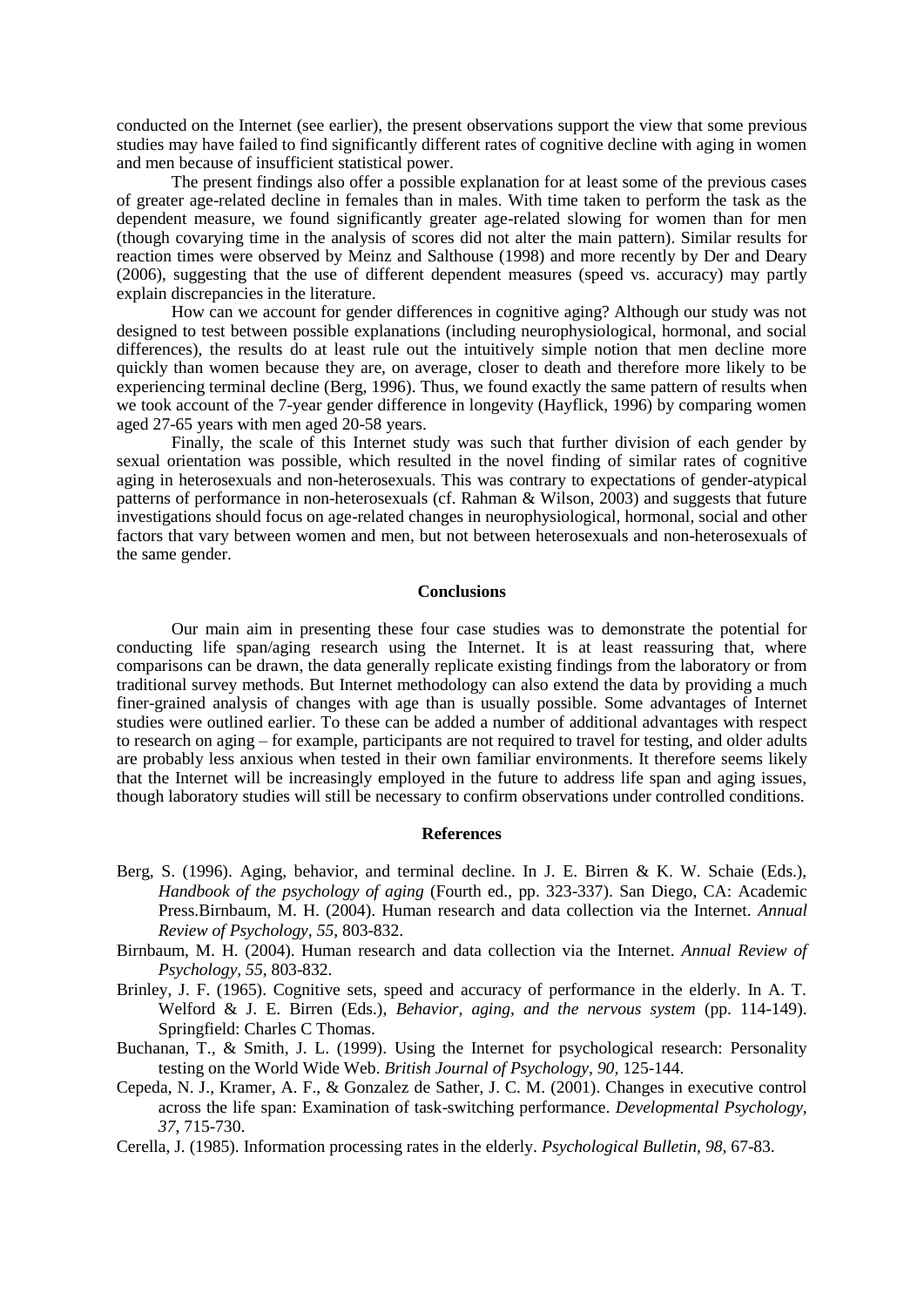- Cerella, J., & Hale, S. (1994). The rise and fall in information-processing rates over the life span. *Acta Psychologica, 86,* 109-197.
- Collaer, M. L., Reimers, S., & Manning, J. T. (2007). Visuospatial performance on an Internet line judgment task and potential hormonal markers: Sex, sexual orientation, and 2D:4D. *Archives of Sexual Behavior, 36.* doi: 10.1007/s10508-006-9152-1
- Cutler, S. J., Hendricks, J., & Guyer, A. (2003). Age differences in home computer availability and use. *Journal of Gerontology Series B: Psychological Sciences and Social Sciences, 58,* S271- S280.
- Davy, M. (2006). Time and generational cohort trends in smoking among men and women in Great Britain, 1972-2004/05. *Health Statistics Quarterly, 32,* 35-43.
- Deary, I. J., & Der, G. (2005). Reaction time, age, and cognitive ability: Longitudinal findings from age 16 to 63 years in representative population samples. *Aging, Neuropsychology, and Cognition, 12,* 187-215.
- de Graaf, R., Sandfort, T. G. M., & ten Have, M.(2006). Suicidality and sexual orientation: Differences between men and women in a general population-based sample from the Netherlands. *Archives of Sexual Behavior, 35,* 253-262.
- Der, G., & Deary, I. J. (2006). Age and sex differences in reaction time in adulthood: Results from the United Kingdom Health and Lifestyle Survey. *Psychology and Aging, 21,* 62-73.
- Draaisma, D. (2004). *Why life speeds up as you get older: How memory shapes our past*. Cambridge, UK: Cambridge University Press.
- Ellis, L., & Ames, M. A. (1987). Neurohormonal functioning and sexual orientation: A theory of homosexuality-heterosexuality. *Psychological Bulletin, 101,* 233-258.
- Fox, S. (2004). *Older Americans and the Internet.* Retrieved April 3, 2007, from the Pew Internet & American Life Project Web site: http://www.pewinternet.org/pdfs/PIP\_Seniors\_Online\_ 2004.pdf
- Fristoe, N. M., Salthouse, T. A., & Woodard, J. L. (1997). Examination of age-related deficits on the Wisconsin Card Sorting Test. *Neuropsychology, 11*, 428-436.
- Garden, S. E., Phillips, L. H., & MacPherson, S. E. (2001). Midlife aging, open-ended planning, and laboratory measures of executive function. *Neuropsychology, 15*, 472-482.
- Gosling, S. D., Vazire, S., Srivastava, S., & John, O. P. (2004). Should we trust web-based studies? A comparative analysis of six preconceptions about Internet questionnaires. *American Psychologist, 59,* 93-104.
- Green, L., Fry, A. F., & Myerson, J. (1994). Discounting of delayed rewards: A life-span comparison. *Psychological Science, 5*, 33-36.
- Green, L., Myerson, J., Lichtman, D., Rosen, S., & Fry, A. (1996). Temporal discounting in choice between delayed rewards: The role of age and income. *Psychology and Aging, 11*, 79-84.
- Hayflick, L. (1996). *How and why we age* (Second ed.). New York: Ballantine.
- Herlitz, A., & Yonker, J. E. (2004). Hormonal effects on cognition in adults. In R. A. Dixon, L. Bäckman, & L.-G. Nilsson (Eds.), *New frontiers in cognitive aging* (pp. 253-277). Oxford: Oxford University Press.
- Hommel, B., Li, K. Z. H., & Li, S.-C. (2004). Visual search across the life span. *Developmental Psychology, 40,* 545-558.
- Hultsch, D. F., & MacDonald, S. W. S. (2004). Intraindividual variability in performance as a theoretical window onto cognitive aging. In R. A. Dixon, L. Bäckman & L.-G. Nilsson (Eds.), *New Frontiers in Cognitive Aging* (pp. 65-88). Oxford, England: OUP.
- Julien, D., & Chartrand, E. (2005). Recension des études utilisant un échantillon probabiliste sur la santé des personnes gaies, lesbiennes et bisexuelles. *Canadian Psychology/Psychologie Canadienne, 46,* 235-250.
- Kimura, D. (1999). *Sex and cognition.* Cambridge, MA: The MIT Press.
- King, M., McKeown, E., Warner, J., Ramsay, A., Johnson, K., Cort, C., et al. (2003). Mental health and quality of life of gay men and lesbians in England and Wales: Controlled, cross-sectional study. *British Journal of Psychiatry, 183,* 552-558.
- Krantz, J. H., & Dalal, R. (2000). Validity of web-based psychological research. In M. H. Birnbaum (Ed.), *Psychological experiments on the Internet* (pp. 35-60). San Diego: Academic Press.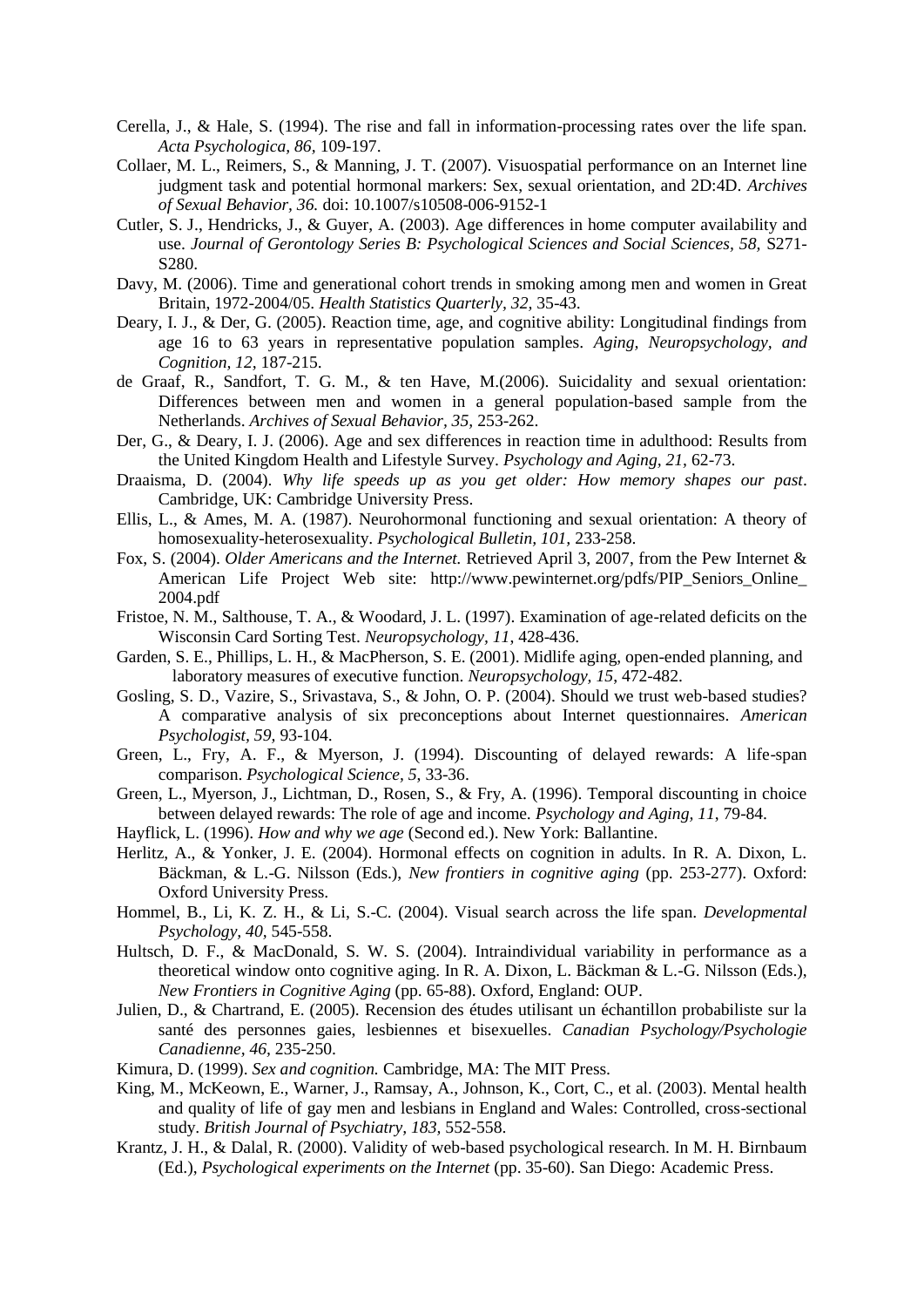- Kray, J., Eber, J., & Lindenberger, U. (2004). Age differences in executive functioning across the lifespan: The role of verbalization in task preparation. *Acta Psychologica, 115*, 143-165.
- LeVay, S. (1993). *The sexual brain*. Cambridge, Massachusetts: The MIT Press.
- Maylor, E. A. (in press). Prospective memory through the ages. To appear in M. Kliegel, M. A. McDaniel, & G. O. Einstein (Eds.), *Prospective memory: Cognitive, neuroscience, developmental, and applied perspectives.* Mahwah: Erlbaum.
- Maylor, E. A., Reimers, S., Choi, J., Collaer, M. L., Peters, M., & Silverman, I. (2007). Gender and sexual orientation differences in cognition across adulthood: Age is kinder to women than to men regardless of sexual orientation. *Archives of Sexual Behavior, 36*. doi: 10.1007/s10508- 006-9155-y
- Maylor, E. A., & Roberts, M. A. J. (in press). Similarity and attraction effects in episodic memory judgments. *Cognition*.
- McGraw, K. O., Tew, M. D., & Williams, J. E. (2000). The integrity of Web-delivered experiments: Can you trust the data? *Psychological Science, 11,* 502-506.
- Meinz, E. J., & Salthouse, T. A. (1998). Is age kinder to females than to males? *Psychonomic Bulletin & Review, 5,* 56-70.
- Miyake, A., Friedman, N. P., Emerson, M. J., Witzki, A. H., Howerter, A., & Wager, T. D. (2000). The unity and diversity of executive functions and their contributions to complex "frontal lobe" tasks: A latent variable analysis. *Cognitive Psychology, 41*, 49-100.
- Patton, J. H., Stanford, M. S., & Barratt, E. S. (1995). Factor structure of the Barratt Impulsiveness Scale. *Journal of Clinical Psychology, 51*, 768-774.
- Rahman, Q., Abrahams, S., & Wilson, G. D. (2003). Sexual-orientation-related differences in verbal fluency. *Neuropsychology, 17,* 240-246.
- Rahman, Q., & Wilson, G. D. (2003). Large sexual-orientation-related differences in performance on mental rotation and judgment of line orientation tasks. *Neuropsychology, 17,* 25-31.
- Rahman, Q., Wilson, G. D., & Abrahams, S. (2003). Sexual-orientation-related differences in spatial memory. *Journal of the International Neuropsychological Society, 9,* 376-383.
- Reimers, S. (2007). The BBC Internet study: General methodology. *Archives of Sexual Behavior, 36*. doi:10.1007/s10508-006-9143-2
- Reimers, S., & Maylor, E. A. (2005). Task switching across the life span: Effects of age on general and specific switch costs. *Developmental Psychology, 41,* 661-671.
- Reimers, S., & Maylor, E. A. (2006). Gender effects on reaction time variability and trial-to-trial performance: Reply to Deary and Der (2005). *Aging, Neuropsychology, and Cognition, 13,* 479-489.
- Reimers, S., Maylor, E. A., Stewart, N., & Chater, N. (2006, April). *Impulsivity and delay discounting through adulthood: A large-scale study.* Poster presented at the 11th Cognitive Aging Conference, Atlanta, Georgia.
- Reimers, S., & Stewart, N. (in press). Adobe flash as a medium for online experimentation: A test of RT measurement capabilities. *Behavior Research Methods.*
- Robins, R. W., Trzesniewski, K. H., Gosling, S. D., & Potter, J. (2002). Global self-esteem across the life span. *Psychology and Aging, 17,* 423-434.
- Ryan, H., Wortley, P. M., Easton, A., Pederson, L., & Greenwood, G. (2001). Smoking among lesbians, gays, and bisexuals: A review of the literature. *American Journal of Preventive Medicine, 21,* 142-149.
- Salthouse, T. A. (1996). The processing-speed theory of adult age differences in cognition. *Psychological Review, 103,* 403-428.
- Salthouse, T. A., Kausler, D. H., & Saults, J. S. (1990). Age, self-assessment health status, and cognition. *Journal of Gerontology, 45,* P156-P160.
- Selwyn, N., Gorard, S., Furlong, J., & Madden, L. (2003). Older adults' use of information and communications technology in everyday life. *Ageing and Society, 23,* 561-582.
- Skitka, L. J., & Sargis, E. G. (2006). The Internet as psychological laboratory. *Annual Review of Psychology, 57,* 529-555.
- Ulrich, R., & Giray, M. (1989). Time resolution of clocks: Effects on reaction time measurement Good news for bad clocks. *British Journal of Mathematical and Statistical Psychology, 42,* 1– 12.